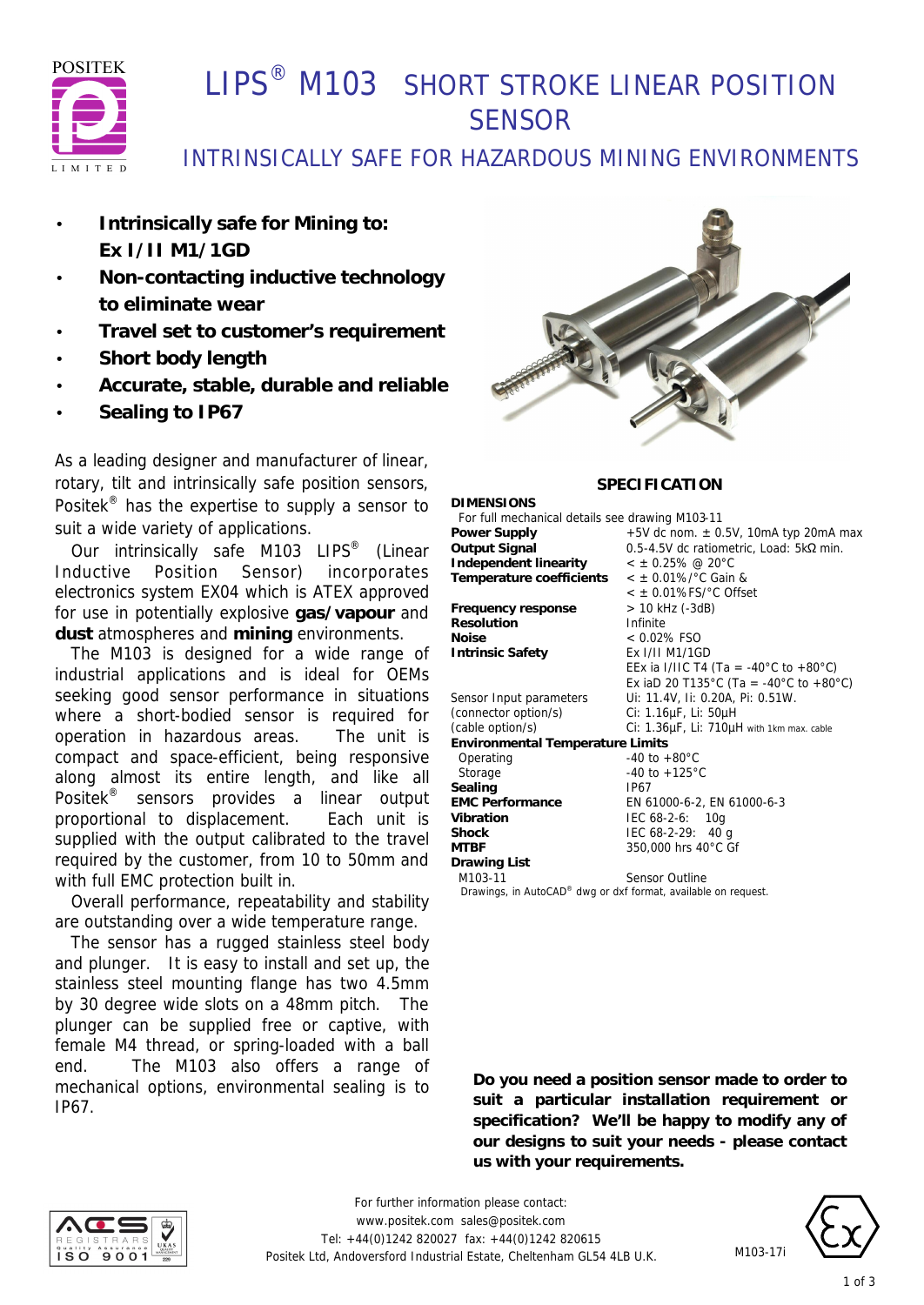

# LIPS<sup>®</sup> M103 SHORT STROKE LINEAR POSITION **SENSOR**

## INTRINSICALLY SAFE FOR HAZARDOUS MINING ENVIRONMENTS

Intrinsically safe equipment is defined as *"equipment which is incapable of releasing sufficient electrical or thermal energy under normal or abnormal conditions to cause ignition of a specific hazardous atmosphere mixture in its most easily ignited concentration."*

ATEX approved to; Ex I/II M1/1GD EEx ia IIC T4 (Ta = -40°C to +80°C) Ex iaD 20 T135°C (Ta = -40°C to +80°C)

Designates the sensor as belonging to; Groups I and II: suitable for all areas **(including mining)**, Category M1/1 GD: can be used in areas with continuous, long or frequent periods of exposure to hazardous gas (Zones 2 to 0) and dust (Zone 20), equipment remains energised.

Gas:

Protection class ia, denotes intrinsically safe for all zones Apparatus group IIC: suitable for IIA, IIB and IIC explosive gases.

Temperature class T4: maximum surface temperature under fault conditions 135°C.

Dust:

T135°C: maximum surface temperature under fault conditions 135°C.

Ambient temperature range extended to -40°C to +80°C.

It is imperative Positek<sup>®</sup> intrinsically safe sensors be used in conjunction with a galvanic barrier to meet the requirements of the product certification. The Positek X005 Galvanic Isolation Amplifier is purpose made for Positek IS sensors making it the perfect choice. Refer to the X005 datasheet for product specification and output configuration options.

#### **Safety Parameters:-**

Ui: 11.4V, Ii: 0.20A, Pi: 0.51W

 $Ci = 1.36 \mu F^*$  Li = 710 $\mu$ H<sup>\*</sup> (cable option/s)

 $Ci = 1.16 \mu F$  Li = 50 $\mu$ H (connector option/s)

\*Figures for 1km cable where:  $Ci = 200pF/m$  &  $Li = 660nH/m$ 

Sensors can be installed with a maximum of 1000m of cable. Cable characteristics must not exceed:-

Capacitance:  $\leq 200$  pF/m for max. total of: 200 nF. Inductance:  $\leq 660$  nH/m for max. total of: 660 µH

For cable lengths exceeding 10 metres a five wire connection is recommended to eliminate errors introduced by cable resistance and associated temperature coefficients.

ATEX approved sensors suitable for gas (X series) and dust (E series) applications, are also available from Positek.







**IP67 CONNECTOR** .<br>IP67 GLAND DOME EN -BODY TUBE **FLANGE** 

### **TABLE OF OPTIONS**

**MEASUREMENT RANGE:** Factory-set to any length from 10 to

50 mm in increments of 1mm.

#### **ELECTRICAL INTERFACE OPTIONS**

The Positek® **X005** Galvanic Isolation Amplifier is available with 0.5-9.5V or 4-20mA transmission output options.

| CONNECTOR/CABLE OPTIONS       |             |
|-------------------------------|-------------|
| Connector - Binder 713 series | <b>IP67</b> |
| Cable with PG9 gland          | <b>IP67</b> |

Cable length >50cm – please specify length in cm up to 15000cm maximum.

We recommend all customers refer to the 3 or 5-Wire Mode Connection page.

**PUSH ROD OPTIONS** – standard retained with M4x0.7 female thread Sprung loaded (spring supplied loose), Dome end (sprung loaded) or Free.

*For further information please contact:* www.positek.com sales@positek.com Tel: +44(0)1242 820027 fax: +44(0)1242 820615 Positek Ltd, Andoversford Industrial Estate, Cheltenham GL54 4LB U.K.



M103-17i